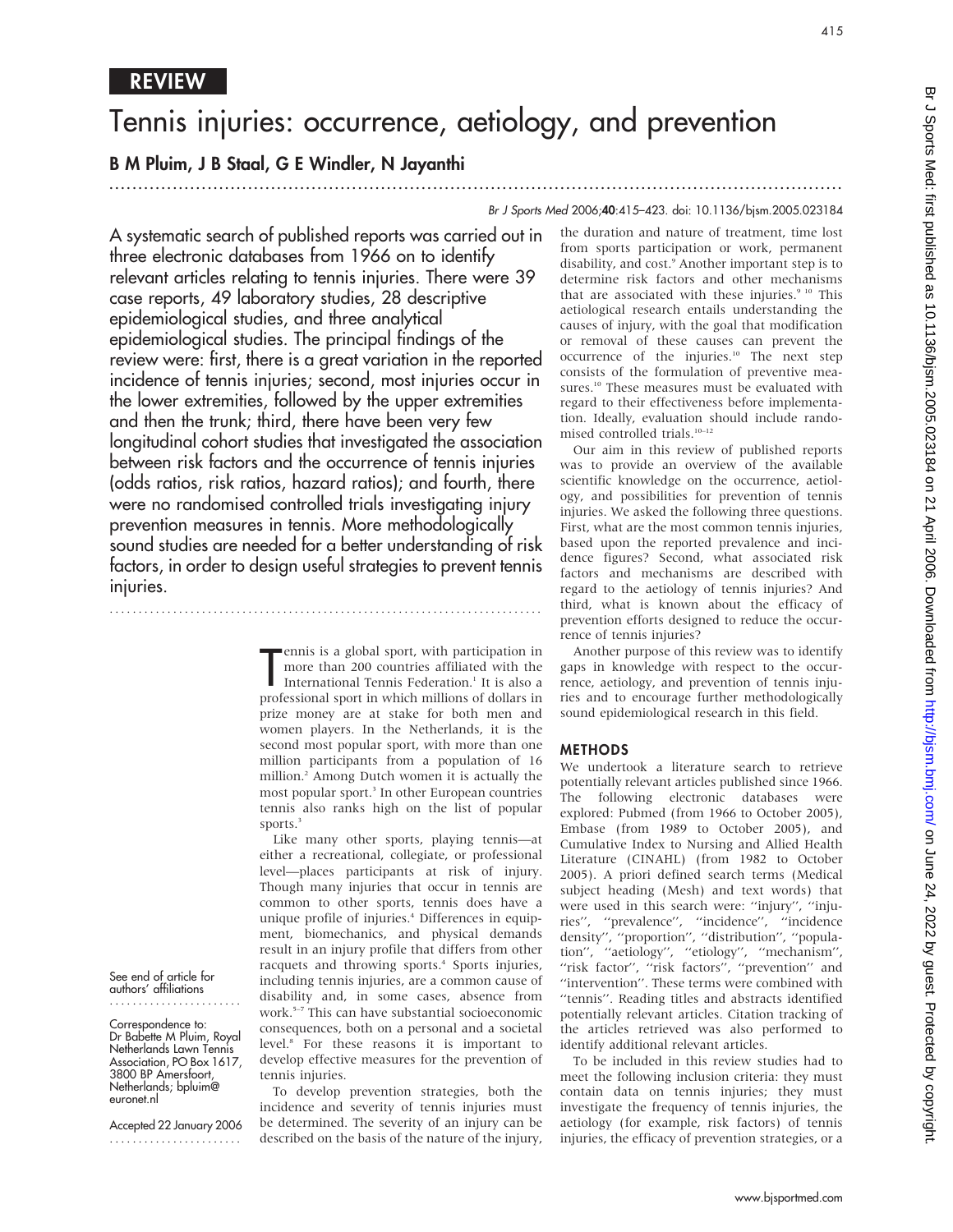combination of these purposes; and they must have been published in English, German, or Dutch. Studies focusing on treatment for tennis injuries and literature reviews were excluded. For the purpose of this review we defined a tennis injury as a musculoskeletal problem requiring reduction or interruption of tennis activity for any length of time, with or without evaluation or treatment by a health care provider.<sup>13</sup>

We did not expect to find many cohort or randomised controlled studies in this field. Furthermore, with the expected heterogeneity in study designs and methods, we elected not to follow a formal meta-analytic approach. The studies retrieved were classified as case reports, laboratory studies, descriptive epidemiological studies, analytic epidemiological studies, or intervention/prevention trials. A similar approach was conducted earlier by Pollack et  $al<sup>14-15</sup>$  with regard to the available evidence for the prevention of softball injuries. For reasons of clarity we defined descriptive epidemiological studies a priori as cohort studies (either cross sectional or longitudinal), describing the frequency (that is, prevalence or incidence or both) of tennis injuries in a cohort or subcohort. Analytic epidemiological studies were defined as cohort studies (either cross sectional or longitudinal) which aimed to estimate a measure of association (that is, odds ratio, risk ratio, hazard ratio) between risk factors and the occurrence of tennis injuries. The results of the selected studies will be described and summarised to formulate answers to the research questions posed above. The emphasis lies on the results of descriptive and analytic epidemiological studies, and intervention/prevention studies rather than laboratory studies or case series and reports.

#### RESULTS

Our search in the Pubmed, Embase, and Cinahl databases resulted in, respectively, 1368, 1617, and 2460 potentially relevant hits. To identify appropriate papers for the present review, the titles and abstracts were read and, if considered relevant, selected by two persons (BMP and JBS). In cases of disagreement further discussion was undertaken to achieve consensus. We found 39 case reports, 49 laboratory studies, 28 descriptive epidemiological studies, three analytic epidemiological studies, and no intervention study which met the inclusion criteria of the present review. Table 1 provides an overview of the distribution of study type and body region within the relevant articles.

#### Case reports

Of the 39 case reports, 29 dealt with injuries of the upper extremity,<sup>16–44</sup> eight with injuries of the lower extremity,<sup>45–52</sup> and two with the trunk.<sup>53 54</sup> Of the case reports, the most common condition in the upper extremity injury section was stress fractures (14 case reports).<sup>16–29</sup> Stress fractures in the upper extremity included the metacarpals, hamate bone, radius, ulna, and humerus. The suggested causal mechanism involved repeated loading on the upper extremity during the tennis stroke, $27 \frac{28}{3}$  and included the impact of the racket butt against the palm of the hand,<sup>16–18</sup> and high torsional stresses.<sup>25</sup> <sup>27</sup> <sup>28</sup>

Vascular injury in the upper extremity was mentioned four times.<sup>32–35</sup> Though an uncommon injury, it has also been reported in overhead batting and racquet sports. Vascular injury may result from compression of the large vessels in the axilla during the service motion, resulting in aneurysm formation.<sup>35</sup> Distal embolisation may occur.<sup>34</sup> Endothelial injury caused by repeated microtrauma to the hand by the racket was also reported.<sup>32</sup> <sup>33</sup>

Regarding the lower extremity, injuries were more equally distributed and included case reports on tendon injuries,<sup>46 4</sup> plantar fascia tears,<sup>49 52</sup> muscles tears,<sup>45</sup> stress fractures,<sup>47 50</sup> and intra-articular knee injury.<sup>51</sup>

# Laboratory studies

Forty nine laboratory studies were identified: 36 involved the upper extremity,<sup>55–90</sup> six the lower extremity,<sup>91–96</sup> three the trunk,97–99 and four the whole body.100–103 In the upper extremity articles, the following topics were discussed most often: range of motion (seven studies)<sup>55 58 61-65</sup> and strength (nine studies)<sup>55-60 62 65 66</sup> of the shoulder, and biomechanical analysis of the stroke (six studies). $69-71$  74 75 77

In the studies examining range of motion of the shoulder, internal and external rotation was measured using a goniometer. In six<sup>58 61–65</sup> of seven studies<sup>55 58 61–65</sup>, a significant decrease of internal rotation and total range of motion was demonstrated in the dominant arm. Kibler et al<sup>64</sup> showed that the loss of total range of motion was progressive with age and years of tournament play.

Muscular strength of the shoulder was determined by isokinetic testing. Five<sup>58–60 62 65</sup> of seven studies<sup>55 56 58–60 62 65</sup> showed an imbalance of muscle strength, with significantly greater isokinetic strength in the dominant arm than in the non-dominant arm for internal rotation, leading to a reduced external/internal rotation ratio. Both the loss of internal rotation motion and the muscle strength imbalance were hypothesised to increase the risk of shoulder injuries.

In three $91.95.96$  of the six articles $91-96$  focusing on the lower extremity, the interaction between shoe and court surface was examined. The main conclusion of these studies was that lateral stability of the shoe is important in the prevention of injuries.

# Descriptive epidemiological studies

Twenty eight descriptive epidemiological studies were identified, including 19 on tennis injuries in general,<sup>104-124</sup> seven on injuries of the upper extremity, $125-132$  one on the lower extremity, $133$  and one on the trunk.<sup>134</sup>

# Injury incidence

Injury incidence varied from 0.05122–124 to 2.9119 injuries per player per year (table 2). Per hour of play, the reported incidence varied from  $0.04$  injuries/1000 hours<sup>108</sup> to  $3.0$ injuries/1000 hours.105 Incidence and prevalence rates for tennis elbow were quite high, with reported incidence varying from  $9\%$ <sup>128</sup> to  $35\%$ <sup>130</sup> and prevalence varying from  $14\%$ <sup>128</sup> to  $41\%$ <sup>131 132</sup>

|                 | Case studies | Laboratory | <b>Descriptive</b><br>epidemiological epidemiological | Analytical | Intervention and<br>prevention |
|-----------------|--------------|------------|-------------------------------------------------------|------------|--------------------------------|
| General         |              |            | 19                                                    |            |                                |
| Upper extremity | 29           | 36         |                                                       |            |                                |
| Lower extremity | 8            |            |                                                       |            |                                |
| Trunk           |              |            |                                                       |            |                                |
| Total           | 39           |            | 28                                                    |            |                                |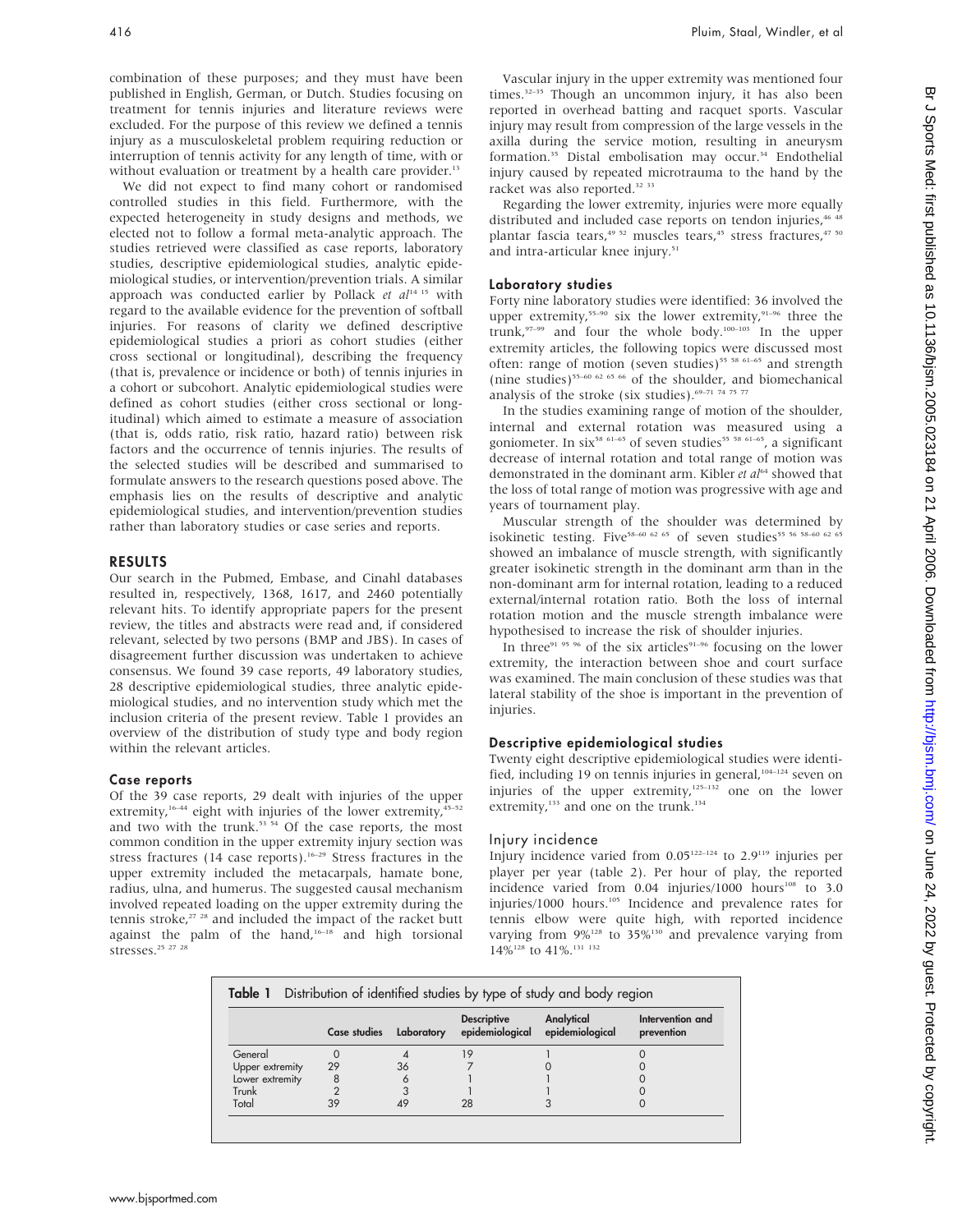|                                                                             | Severity                   | treatment ( $O/D$ 49%, $ /$<br>52% required medical<br>D 59%, NS)                                                                   |                                                                                                            | 3.3% of acute and 2.2%<br>of chronic injuries were<br>eventually operated                            |                                                                                                                                              | Costs per injury €830;<br>5% hospitalised for an<br>average of 5 d                                                 | injuries; I/D, 57%, 60%,<br>required: O/D, 27%,<br>34%, and 39% of<br>Medical treatment<br>and 66%                                                   | No ACL injuries,<br>otherwise NR                                                                                  |                                                                                                                           | For the 5 most common<br>and 20% absence from<br>injuries, 60% needed<br>medical consultation,<br>school/work                                                                          |
|-----------------------------------------------------------------------------|----------------------------|-------------------------------------------------------------------------------------------------------------------------------------|------------------------------------------------------------------------------------------------------------|------------------------------------------------------------------------------------------------------|----------------------------------------------------------------------------------------------------------------------------------------------|--------------------------------------------------------------------------------------------------------------------|------------------------------------------------------------------------------------------------------------------------------------------------------|-------------------------------------------------------------------------------------------------------------------|---------------------------------------------------------------------------------------------------------------------------|----------------------------------------------------------------------------------------------------------------------------------------------------------------------------------------|
|                                                                             | Type of injury<br>reported | $\widetilde{\Xi}$                                                                                                                   | $\frac{\alpha}{2}$<br>predominated, most<br>in upper extremity<br>Overuse injuries                         | and sprains were<br>Cramps, strains,<br>most common                                                  | $\frac{\alpha}{2}$<br>contracture) were<br>Cramps (muscle<br>most common                                                                     | Acute, more severe<br>type of injuries;<br>common $(59\%)$<br>sprains most                                         | $\widetilde{\Xi}$                                                                                                                                    | $\widetilde{\Xi}$                                                                                                 | $\frac{\alpha}{2}$<br>Knee 25%;<br>ankle 23%                                                                              | injuries; tennis leg<br>and sprained ankle<br>most common<br>Mostly acute                                                                                                              |
|                                                                             | head (%)<br>Trm/k/         | 10.2 (not<br>defined<br>3.7                                                                                                         | 3                                                                                                          | $\equiv$                                                                                             | $\widetilde{\Xi}$                                                                                                                            | $\overline{13}$                                                                                                    | $\widetilde{\Xi}$                                                                                                                                    | 14.6 M;<br>7.2 F                                                                                                  | $\overline{P}$                                                                                                            | $\frac{\alpha}{2}$                                                                                                                                                                     |
|                                                                             | ext (%)<br>Lower           | 53.6                                                                                                                                | 49                                                                                                         | $\overline{4}$                                                                                       | $\widetilde{\Xi}$                                                                                                                            | 59                                                                                                                 | $\frac{\alpha}{2}$                                                                                                                                   | 23.1 M; 62.2 M;<br>21.9 F 70.7 F                                                                                  | $\infty$                                                                                                                  | $\delta$                                                                                                                                                                               |
|                                                                             | ext (%)<br>Upper           | 29.1                                                                                                                                | $\pm$                                                                                                      | 25                                                                                                   | $\widetilde{\Xi}$                                                                                                                            | 28                                                                                                                 | $\frac{\alpha}{2}$                                                                                                                                   |                                                                                                                   | 21                                                                                                                        | $\frac{\alpha}{2}$                                                                                                                                                                     |
|                                                                             | General incidence          | 1.1/1000 h: O/D<br>0.9/1000 h; I/D<br>1.6/1000 h                                                                                    | prevalence 52.9<br>3.0 inj/1000 h;<br>inj/100 players                                                      | 1.5 inj/player/y                                                                                     | 6.9 medical treatment/<br>1000 games played                                                                                                  | 0.04 inj/1000 h                                                                                                    | 986-87: I/D 1.8/<br>1997-98: 1/D 1.0/<br>1000 h; 1992-93:<br>1000 h; O/D 1.2<br>$O/D$ 1.2/1000 h;<br>1000 h; O/D 0.5/<br>/D 2.9/1000 h;<br>1000h     | 0.456 M; 0.425 F<br>per player/y                                                                                  | $\frac{\alpha}{2}$                                                                                                        | 0.11/1000 h                                                                                                                                                                            |
|                                                                             | Injury definition          | or ailments that developed as a<br>All acute and chronic injuries<br>Ε<br>participation in the past 3<br>result of or during sports | 12 m preventing play for $\geq 7$ d<br>Any injury or pain the player<br>had experienced in the past        | The injuries and problems that<br>the player experienced during<br>the tennis season                 | during a tournament on site<br>treatment given to a player<br>Any consultation and/or                                                        | the first aid department of the<br>Injuries requiring treatment at<br>hospital                                     | during sports participation in<br>the past 4 wk (3 m); chronic<br>developed as a result of or<br>Injuries or ailments newly<br>injuries not recorded | of sport participation requiring<br>Medical problem as a result<br>visit to training room                         | problem that required a visit<br>to the sports medicine clinic<br>was registered as an injury<br>Not defined: any medical | Tennis related problem resulting<br>consultation, or negative social/<br>(absence from school/work)<br>in loss of practice or match<br>economic consequences<br>time, need for medical |
| Characteristics and results of included descriptive epidemiological studies | Study population           | people<br>$-50\%$ were sports participants<br>were interviewed, of whom<br>each of the 5 y, 10 000<br>General population: in        | mean<br>league players (International<br>140 M, 388 F recreational<br>Tennis Number 3 to 8);<br>age 46.9 y | 60 competitive, 50 recreational<br>players; C range 16-35 y,<br>mean 25; R range 40-68 y,<br>mean 53 | icipating<br>in the national circuit in Brazil<br>$and < 18$ age categories<br>Elite junior players, parti<br>in the $<$ 12, $<$ 14, $<$ 16, | General population; 7700<br>tennis players                                                                         | General population, 1982-83;<br>67 139 persons, of whom<br>31 688 played sports                                                                      | $18 - 22 y$ ;<br>3767 participants, divided over<br>College players; range<br>sports, including tennis            | General population; 1257 M<br>and 858 F tennis players                                                                    | 179 club players                                                                                                                                                                       |
|                                                                             | Study design               | telephone interviews, with<br>Cross sectional study:<br>recall period of 3 m<br>$(2000 - 2004)$                                     | Cross sectional, questionnaire;<br>recall period 1 y                                                       | Prospective study, follow up<br>6 months                                                             | treatments required during<br>Prospective study with 1 y<br>follow up; all medical<br>tournament                                             | Prospective study of injuries<br>department of 15 selected<br>hospitals in Netherlands<br>treated at the first aid | periods 1 month (1986-87),<br>telephone interviews; recall<br>1 month (1992-93), and<br>Cross sectional study:<br>3 months (1997-98)                 | Retrospective cohort study of<br>athletic trainers with a $15y$<br>injury reports compiled by<br>follow up period | Prospective longitudinal study<br>with $25$ y follow up; visits to<br>sports orthopaedic and<br>trauma OPD                | Prospective cohort study of<br>46 tennis clubs; follow up<br>season); injuries reported<br>$6$ months ( $O/D$ tennis<br>to contact person                                              |
| Table 2                                                                     | Study*                     | Vriend <sup>104</sup>                                                                                                               | Jayanthi <sup>105</sup>                                                                                    | Kühne <sup>106</sup>                                                                                 | Da Silva <sup>107</sup>                                                                                                                      | LIS 1999-2003 <sup>108</sup>                                                                                       | Schmikli <sup>109</sup>                                                                                                                              | Sallis <sup>110</sup>                                                                                             | Steinbrück <sup>111</sup>                                                                                                 | Weijermans <sup>112</sup>                                                                                                                                                              |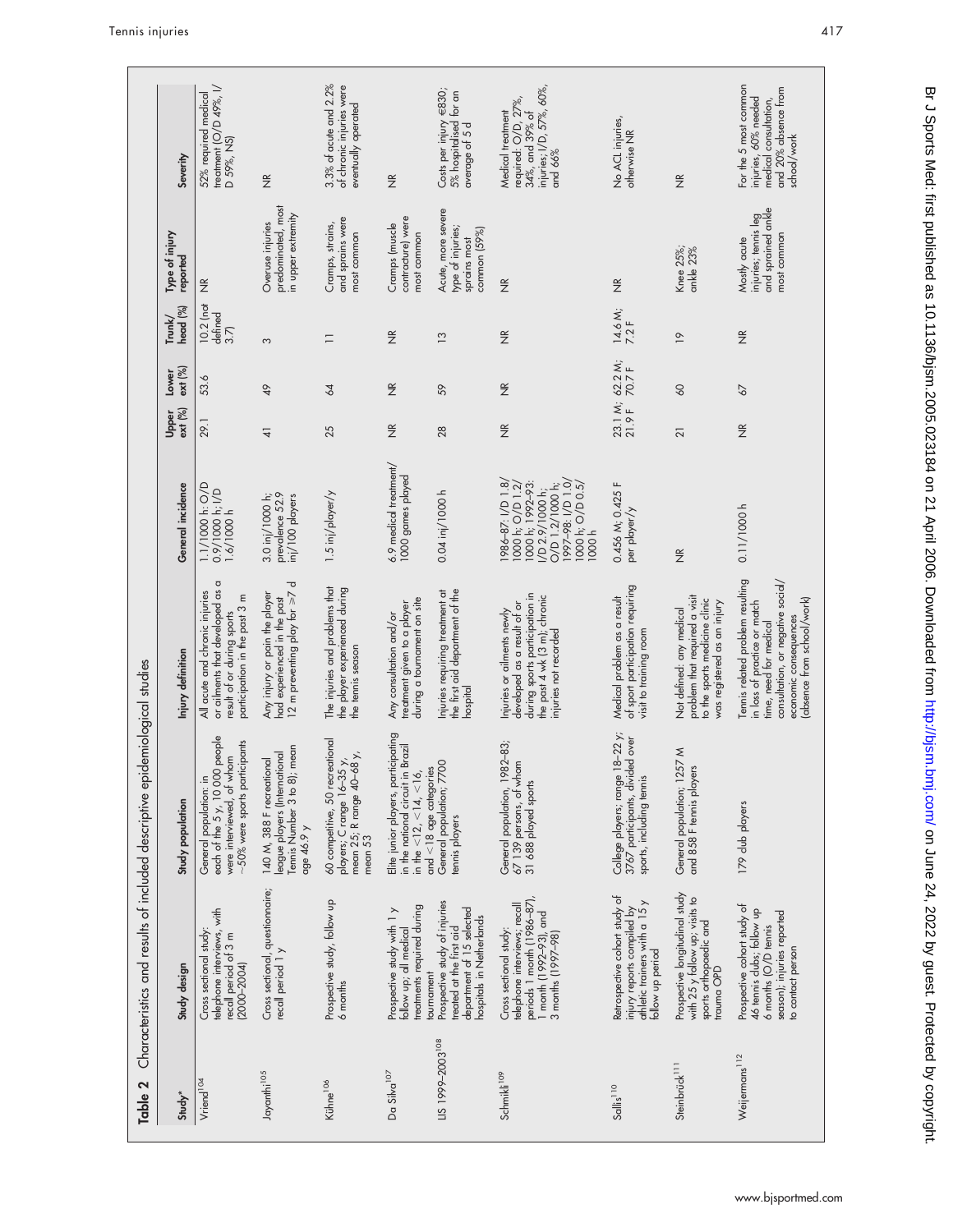| Study*                          | Study design                                                                                            | Study population                                                                             | Injury definition                                                                                                                                                          | General incidence                                           | ext (%)<br>Upper  | ext (%)<br>Lower   | head (%)<br>$\mathsf{Trunk}/$ | Type of injury<br>reported                                                | Severity                                                         |
|---------------------------------|---------------------------------------------------------------------------------------------------------|----------------------------------------------------------------------------------------------|----------------------------------------------------------------------------------------------------------------------------------------------------------------------------|-------------------------------------------------------------|-------------------|--------------------|-------------------------------|---------------------------------------------------------------------------|------------------------------------------------------------------|
| Hutchinson <sup>113</sup>       | Prospective cohort<br>study, with follow<br>up of 6 y                                                   | 1986-1988; 1990-1992<br>1440 male participants<br>at the USTA National<br>Boys Championships | Any medical problem requiring<br>physical or medical assistance                                                                                                            | exposures; 9.9/100<br>21.5/1000 athletic<br>players         | 26                | 51                 | 22                            | Sprains 58%                                                               | One athlete transported<br>to hospital for heat<br>exhaustion    |
| Baxter-Jones <sup>114</sup>     | cohort study<br>Prospective                                                                             | 156 elite players in five 2-y<br>age groups from 8-16 y                                      | discontinuation of training<br>and/or medical treatment<br>Any injury resulting in                                                                                         | $0.52$ inj/player/y                                         | $\widetilde{\Xi}$ | $\frac{\alpha}{2}$ | $\frac{\alpha}{2}$            | Osteochondrosis<br>26%                                                    | off time; chronic injuries<br>Acute injuries 13 d lay-<br>20 d   |
| $L$ anese $115$                 | Prospective cohort<br>study                                                                             | 12 M, 11 F college players,<br>$18-22y$                                                      | Traumatic medical problem<br>due to sports participation<br>resulting in time loss from<br>practice or competition                                                         | 1.6 inj/1000 h (M);<br>1.0 inj/1000 h (F),<br>$p = 0.37$    | $\widetilde{\Xi}$ | $\widetilde{\Xi}$  | $\widetilde{\Xi}$             | $\frac{\alpha}{2}$                                                        | 2.42 (0.57) disability d<br>per 100 person h                     |
| Winge <sup>116</sup>            | (O/D tennis season)<br>follow up 6 months<br>Prospective study,                                         | Elite players: 61 M, mean<br>age $28$ $\frac{1}{22}$ 28 F, mean<br>age 22 $\frac{1}{2}$      | Every problem that appeared<br>during play, and/or required<br>in connection with tennis,<br>handicapped the player<br>special treatment                                   | 0.52 inj/player/season;<br>2.3 inj/1000 h (M 2.7,<br>F 1.1) | 45.7              | $\frac{8}{3}$      | $\equiv$                      | Shoulder injuries<br>17%                                                  | 44.5 d; absence from<br>Mean injury period<br>work practically 0 |
| Krause <sup>117</sup>           | Cross sectional                                                                                         | 78 M + 49 elite players,<br>age range 15-46 y                                                | $\widetilde{\Xi}$                                                                                                                                                          | 0.7 inj/player/y                                            | 36.4              | 44.3               | 19.3                          | Shoulder, back,<br>and ankle 85%                                          | $\widetilde{\Xi}$                                                |
| Chard <sup>118</sup>            | 8 y follow up; visits to<br>sports medicine clinic<br>Longitudinal study,                               | $\left. \right.$<br>players, age range 8-66<br>$78 M + 53$ recreational                      | tennis that required a visit to<br>Medical problem related to<br>the sports injury clinic (self<br>referral by GP for chronic<br>referral for acute injuries;<br>injuries) | $\widetilde{\Xi}$                                           | 35                | 45                 | 20                            | chronic injuries 30%<br>acute injuries 70%,<br>PF problems 44%;           | $\widetilde{\Xi}$                                                |
| Reece <sup>119</sup>            | officer or physiotherapist<br>study: injuries requiring<br>attention of medical<br>Retrospective cohort | 24 $M + 21$ F elite players at<br>Australian Institute of Sport,<br>aged 16–20 y, mean 17.6  | attention from the medical<br>officer or physiotherapist<br>Any injury that required                                                                                       | 2.5 inj player/y (M);<br>2.9 inj/player/y (F)               | 20                | 59                 | 21                            | common, followed by<br>calf and quadriceps<br>Ankle sprain most<br>strain | 2 conditions required<br>surgical intervention                   |
| Von Salis-Soglio <sup>120</sup> | interview and medical<br>Cross sectional study:<br>examination                                          | German National ranking;<br>mean age 28 y; range 15–43<br>15 elite M players, 1-15 in        | $\widetilde{\Xi}$                                                                                                                                                          | $\widetilde{\Xi}$                                           | $\widetilde{\Xi}$ | $\frac{\alpha}{2}$ | $\frac{\alpha}{2}$            | Shoulder and elbow<br>problems (tennis<br>elbow) most<br>common           | Small risk for long term<br>problems                             |
| Von Krämer <sup>121</sup>       | Retrospective study,<br>follow up $17.5y$                                                               | 100 M and 26 F recreational<br>players, mean age 43 y                                        | Complaints and diseases<br>which resulted from<br>playing tennis                                                                                                           | $\widetilde{\Xi}$                                           | 47.5              | 31.1               | 16.6                          | Tennis elbow 39%;<br>Achilles tendon<br>15%                               | $\widetilde{\Xi}$                                                |
| Biener <sup>122-124</sup>       | Cross sectional                                                                                         | competitive players; mean<br>203 M, 72 F high level<br>age $28y$                             | $\frac{\alpha}{2}$                                                                                                                                                         | $0.05$ inj/player/y                                         | 48.6              | 43.4%              | 2/6                           | sprains 21%; strains<br>14%<br>Tennis elbow 36%;                          | $\widetilde{\Xi}$                                                |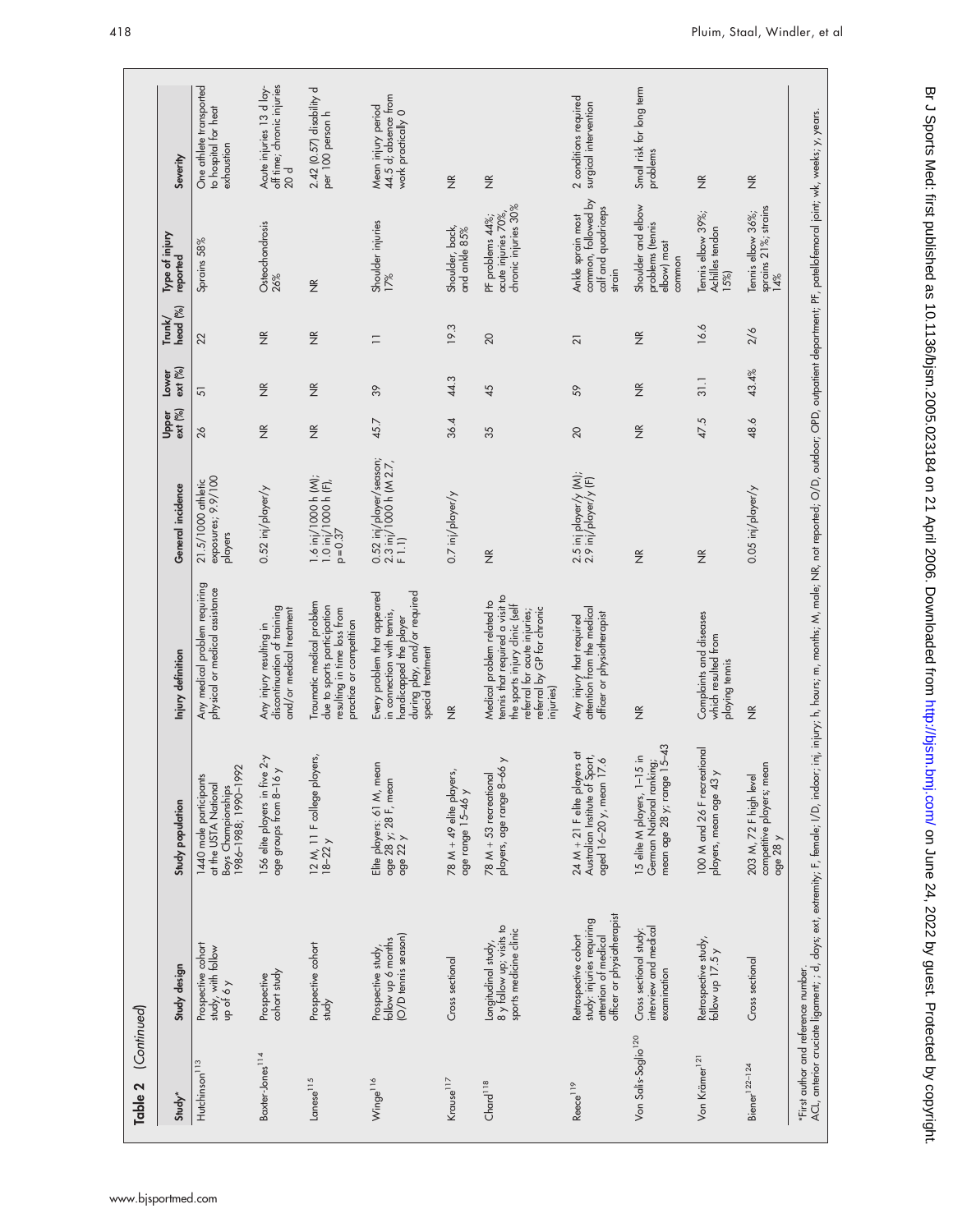| Study*                 | Study design                                      | Study population                                                                                                                                                                                                          | <b>Risk factors</b>                                                                                                                               | <b>Outcomes</b>                                                                                                                                    | Adjustment for<br>confounders | Results                                                                                                                                                                                                                                                                                                                                                                                                                                                                                                                                                                                                                 |
|------------------------|---------------------------------------------------|---------------------------------------------------------------------------------------------------------------------------------------------------------------------------------------------------------------------------|---------------------------------------------------------------------------------------------------------------------------------------------------|----------------------------------------------------------------------------------------------------------------------------------------------------|-------------------------------|-------------------------------------------------------------------------------------------------------------------------------------------------------------------------------------------------------------------------------------------------------------------------------------------------------------------------------------------------------------------------------------------------------------------------------------------------------------------------------------------------------------------------------------------------------------------------------------------------------------------------|
| $Llana$ <sup>137</sup> | Cross<br>sectional<br>study                       | A sample of 146 tennis<br>players in Spain selected<br>from a sample of 4000<br>who had completed a<br>questionnaire on<br>"discomfort" associated<br>with tennis shoes                                                   | Perceived design<br>errors                                                                                                                        | Discomfort                                                                                                                                         | No                            | Significant correlation ( $p = 0.02$ )<br>between incorrect arch support<br>and plantar discomfort                                                                                                                                                                                                                                                                                                                                                                                                                                                                                                                      |
| Spector <sup>135</sup> | Retrospective<br>cohort study                     | 81 female ex-elite athletes<br>(67 middle and long<br>distance runners, and 14<br>tennis players), aged<br>40-65, recruited from<br>original playing records,<br>and 977 age matched<br>female controls from<br>London UK | Long term weight<br>bearing sports<br>activity                                                                                                    | Pain<br>OA as defined<br>by radiological<br>changes (joint<br>space narrowing<br>and osteophytes)<br>in hip joints, PF<br>joints, and TF<br>joints | Yes.                          | The ex-athletes had greater rates<br>of radiological OA at all sites. This<br>association was strongest for the<br>presence of osteophytes at the TF<br>joints (OR = 3.57 (95% CI, 1.89)<br>to 6.71)), at the PF joints<br>$(OR = 3.50 (1.80 to 6.81)),$<br>narrowing at the PF joints<br>(OR = 2.97 (1.15 to 7.67)), femoral<br>osteophytes $(OR = 2.52)$<br>$(1.01$ to 6.26)), and hip joint<br>narrowing $(OR = 1.60)$ (0.73 to<br>3.48)), and was weakest for<br>narrowing at<br>the TF joints ( $OR = 1.17$ (0.71)<br>to 1.94)). The tennis players<br>tended to have more osteophytes<br>at the TF joints and hip |
| $N$ igg <sup>136</sup> | Prospective<br>cohort study<br>(2 m follow<br>up) | 171 members of<br>tennis clubs                                                                                                                                                                                            | Shoe, temperature, Pain<br>type and duration<br>of match play,<br>subjective<br>assessment of shoe<br>comfort, sole grip<br>and lateral stability |                                                                                                                                                    | No                            | Stiffness of shoe and subjective<br>evaluation of frictional properties<br>of the shoe were significantly<br>associated with pain                                                                                                                                                                                                                                                                                                                                                                                                                                                                                       |

### Injury localisation

Ten104–106 108 110–113 117 119 of 13 studies104–106 108 110–113 116 117 119 121–124 showed a preponderance of injuries of the lower extremity compared with the upper extremity.

#### Injury type

Four<sup>108 112</sup> 113 118 of six studies<sup>105 108 112 113 116 118</sup> reported more acute than chronic injuries. Most acute injuries occurred in the lower extremities, whereas most chronic injuries were located in the upper extremities. Injuries to the trunk comprised 5% to 25% of all injuries.104–106 108 110 111 113 116–119 121–124

#### Injury severity

Injury severity was expressed in various ways in the different studies, including number of injuries requiring hospital admission<sup>108 113</sup> or operative treatment,<sup>106</sup> average medical costs per injury,<sup>108</sup> time loss,<sup>114 115</sup> or the percentage requiring medical treatment.104 109 112 Injuries sustained while playing indoors tended to be more severe than outdoor injuries, with a higher percentage requiring medical treatment.<sup>104 109</sup> In the study by Kuhne et al, 3.3% of acute and 2.2% of chronic injuries required surgery.106 Five per cent of the injuries in the Letsel Informatie Systeem (LIS) study required an average of five days of hospital admission.<sup>108</sup> In the studies on juniors, injury severity was significantly less, with only one player of 1440 being taken to hospital and two injuries of 176 requiring surgery.<sup>113</sup>

#### Sex

Injury rates between men and women were compared in a prospective cohort study of intercollegiate tennis.<sup>115</sup> In this study, 1.6 injuries per 1000 hours were recorded for male tennis players versus 1.0 injury per 1000 hours in female

players. This was not a statistically significant difference  $(p = 0.37)$ .

Sallis et  $al^{110}$  studied injury patterns in 18-22 year old tennis players. This was a retrospective cohort study of injury reports compiled by certified athletic trainers. The incidence was 0.46 injuries per male player per year and 0.42 injuries per female player per year. The differences was not statistically significant.

Hutchinson et  $al^{113}$  compared injury patterns in elite junior players (male and female) during a three year period (1996– 1998) at the United States Tennis Association (USTA) tennis championships. There was no significant difference in the overall rate of injury (new and recurrent) between male and female players.

Winge et  $al<sup>116</sup>$  found a higher injury rate in men (2.7 injuries per 1000 hours) than in women (1.1 injuries per 1000 hours). This was a statistically significant difference  $(p<0.05)$ .

#### Age

The Letsel Informatie Systeem<sup>108</sup> is a continuous registration of injuries treated in the emergency departments of a selection of 15 hospitals and medical centres in the Netherlands. These injuries are generally acute and more serious. In this study, injury risk in tennis has been shown to gradually increase with age, from 0.01 injuries per player per year in the 6–12 year age group to 0.5 injuries per player per year in those over 75 years of age. An increased incidence with age was consistently shown for tennis elbow.<sup>127-132</sup>

#### Level of play

In these general descriptive epidemiological studies, the study populations can be characterised as recreational/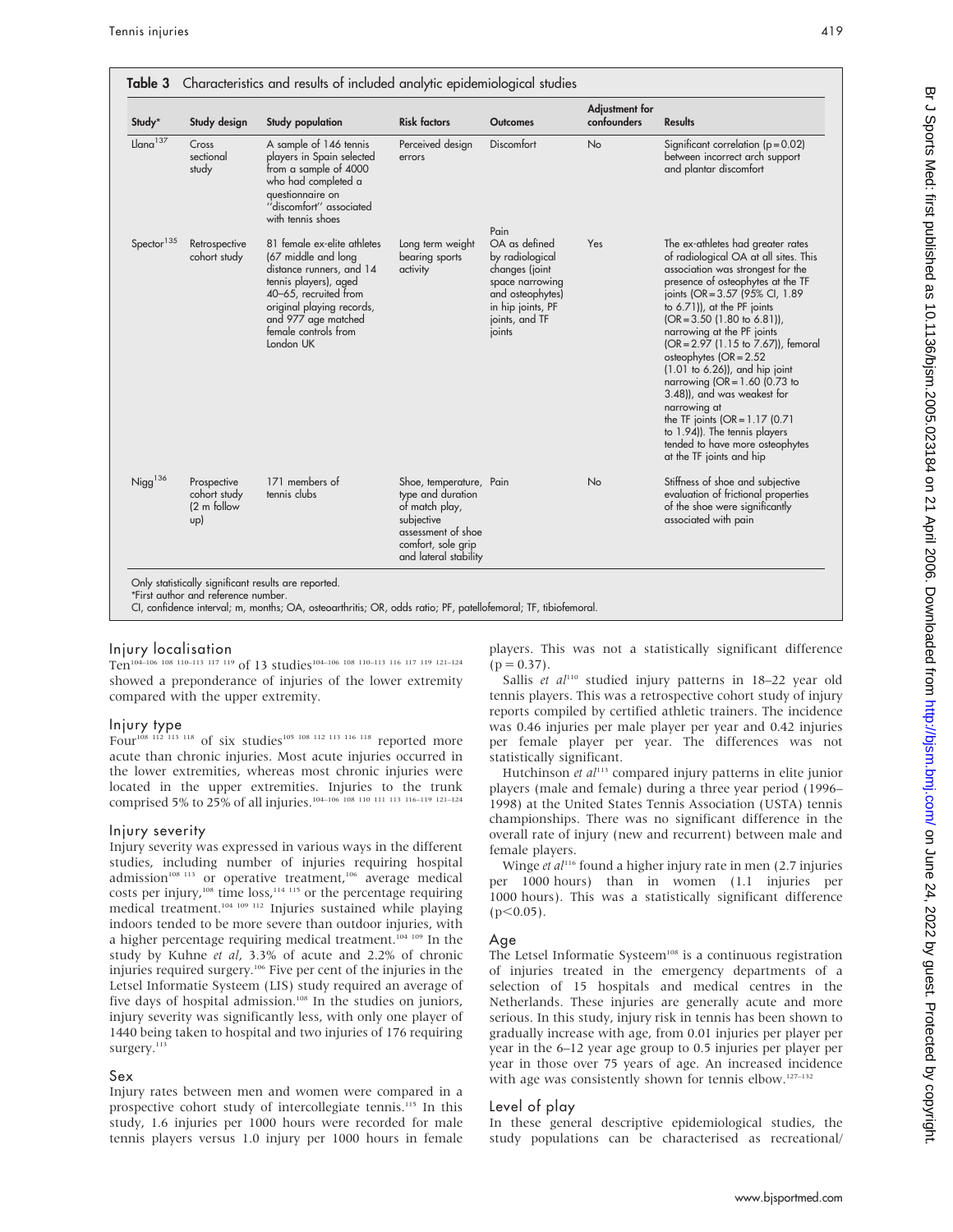general, elite, or junior competitive. The studies include a wide distribution of retrospective, cross sectional, prospective cohort, and prospective longitudinal study designs. There were nine studies<sup>104–106</sup> 108 109 111 112 118 121 involving recreational players or the general population, seven studies<sup>110 115</sup><sup>-117 119 120 122-124</sup> involving elite players, and three studies<sup>107 113 114</sup> relating to junior tournament players. Study designs of junior and elite players often involved recording of injuries as medical consultations at tournaments or training centres. This method of injury reporting may inflate injury rates, therefore making it difficult to make direct comparisons with studies involving recreational players that often involve self reporting of their injuries.

We were able to identify only two studies that compared injury rates between players of different ability. Baxter-Jones  $et$   $al<sup>114</sup>$  studied elite young athletes. They found that performance success was significantly related to injury rate. Jayanthi et  $aI^{105}$  described the incidence and prevalence of injuries in recreational players of different skill levels, ranging from International Tennis Number 3 to 8. Despite trends, there were no statistical differences in overall injury incidence and prevalence rates across all skill levels.

#### Volume of play

Studies describing the risks associated with volume of play are scarce. Increased playing time was associated with increased incidence of new cases of tennis elbow in recreational players playing more than two hours a day versus those playing less than two hours a day.<sup>128</sup> However, total incidence and prevalence of all tennis related injuries was not different among recreational players who played less than four hours a week, four to six hours a week, or more than six hours a week. $10$ 

#### Analytic epidemiological, and intervention studies

Three studies were found that investigated risk factors for tennis injuries (table 3). Two of these<sup>135</sup> <sup>136</sup> had a longitudinal study design and one<sup>137</sup> was cross sectional. Adjustments for confounding variables was made in one longitudinal cohort study.135 The type of sports injury described in the investigated studies was variable and consisted of discomfort or pain from wearing tennis shoes, sport related injuries in general, low back pain, and osteoarthritis.

Llana et  $a^{137}$  described in a cross sectional study a significant correlation ( $p = 0.02$ ) between perceived incorrect arch support and plantar discomfort. Spector et  $al^{135}$  found that long term weight bearing sports activity was associated with the development of osteoarthritis.

No intervention study was retrieved investigating the effects of prevention measures on tennis injuries.

#### DISCUSSION

The principal findings of our study are first, that there is a great variation in the reported incidence rate of tennis injuries; second, that most injuries occur in the lower extremities, followed by the upper extremities and then the trunk; third, that there are very few cohort studies available that estimate a measure of association between risk factors and occurrence of tennis injuries; and fourth, that there are no randomised controlled trials on preventative measures in tennis.

The variation in the reported incidence rates of tennis injuries most probably reflects variation in injury definition, study design, populations under study, methods of data collection, and the duration of follow up or recall period. The lowest incidence rate (0.04 injuries per 1000 players per year) was reported in the LIS study.<sup>108</sup> Injuries in this study included only those for which the player was treated at a hospital casualty department. This implies that predominantly more acute and serious injuries will be reported, as players with less serious and chronic injuries are more likely to visit their general practitioner, physiotherapist, or sports physician. The other study with a relatively low injury rate (0.11/1000 hours of play) was by Weijermans et al.<sup>112</sup> In that study, injuries sustained by tennis players at a club had to be reported to a contact person in order to be recorded. This may have resulted in underreporting of injuries. Biener et  $al^{122-124}$  also reported a very low injury rate, which can be explained by their long recall period of 17.5 years.

The highest injury rates were found by Hutchinson et  $al^{113}$ and Silva et al.<sup>107</sup> This is undoubtedly related to their rather inclusive injury definitions: ''any medical problem that required physical or medical assistance''113 and ''any consultation and/or treatment given to a player during a tournament on site",<sup>107</sup> respectively. Using these definitions, injuries which may not have had any effect on tennis play, time loss, or work were also included. Kuhne et al addressed this problem by making a separate category for ''Bagatellverletzungen'' (minor injuries), which included sunburns, abrasions, and blisters. We were not able to find any study that identified the relation of match volume within a tournament or through a season and the risk of injury. Prospective studies of independent risks associated with increased playing time in junior tournament players are lacking and necessary in order to counsel parents, coaches, and tournament directors with appropriate evidence based recommendations.

Despite the wide variation of reported injury rates and study designs, comparisons of injury rates in tennis can be made with the rates in other sports. In order to make optimal comparisons, similar study designs and injury definitions should be used. There were 377 injuries in 456 matches involving all team sports studied during the 2004 summer Olympic Games.138 There was a total injury incidence of 0.8 injuries per match and 54 injuries per 1000 player matches, where injury was defined as any physical complaint incurred during the match that received medical attention regardless of consequence. Handball players (114/1000 player matches) and soccer players (108/1000 player matches) had the highest injury rates, while volleyball players (7.7/1000 player matches) had the lowest. With a similar definition of injury and comparable study design, Hutchinson et  $al<sup>113</sup>$  reported 21.5 injuries/1000 athletic exposures and Silva et  $al^{107}$  reported 6.9 medical appointments/1000 games in prospective studies of junior national tournament tennis players.

It may be more appropriate to compare tennis with other individual non-contact sports rather than contact team sports. A retrospective cohort survey study in golfers reported 3.06 injuries/player injured in professional players of average age 36.5 years, and 2.07 injuries/player injured in amateur players of average age 47.2 years.<sup>139</sup> This study did not report the total prevalence of injuries/100 players but had a total of 637 injuries in 703 golfers surveyed. In a cross sectional survey of recreational tennis players with an average age of 46.9 years, there were 299 injuries in 528 players giving a prevalence of 52.9 injuries/100 players.<sup>105</sup> In a cross sectional survey study of recreational runners, 45.8% of 4358 male joggers sustained jogging injuries in the previous one year period.140 A prospective study of recreational runners training for a 10 km race reported that 29.5% of runners experienced an injury that caused at least some pain after exercise.<sup>141</sup> Comparable prospective studies of recreational tennis players over a six month period reported injury rates of 0.11/ 1000 hours played<sup>112</sup> and 1.5 injuries/player/year.<sup>106</sup>

Despite some variation in study design and definition of injury, tennis appears to have lower injury rates than contact team sports and also in some comparisons with non-contact individual sports such as golf and running. However, no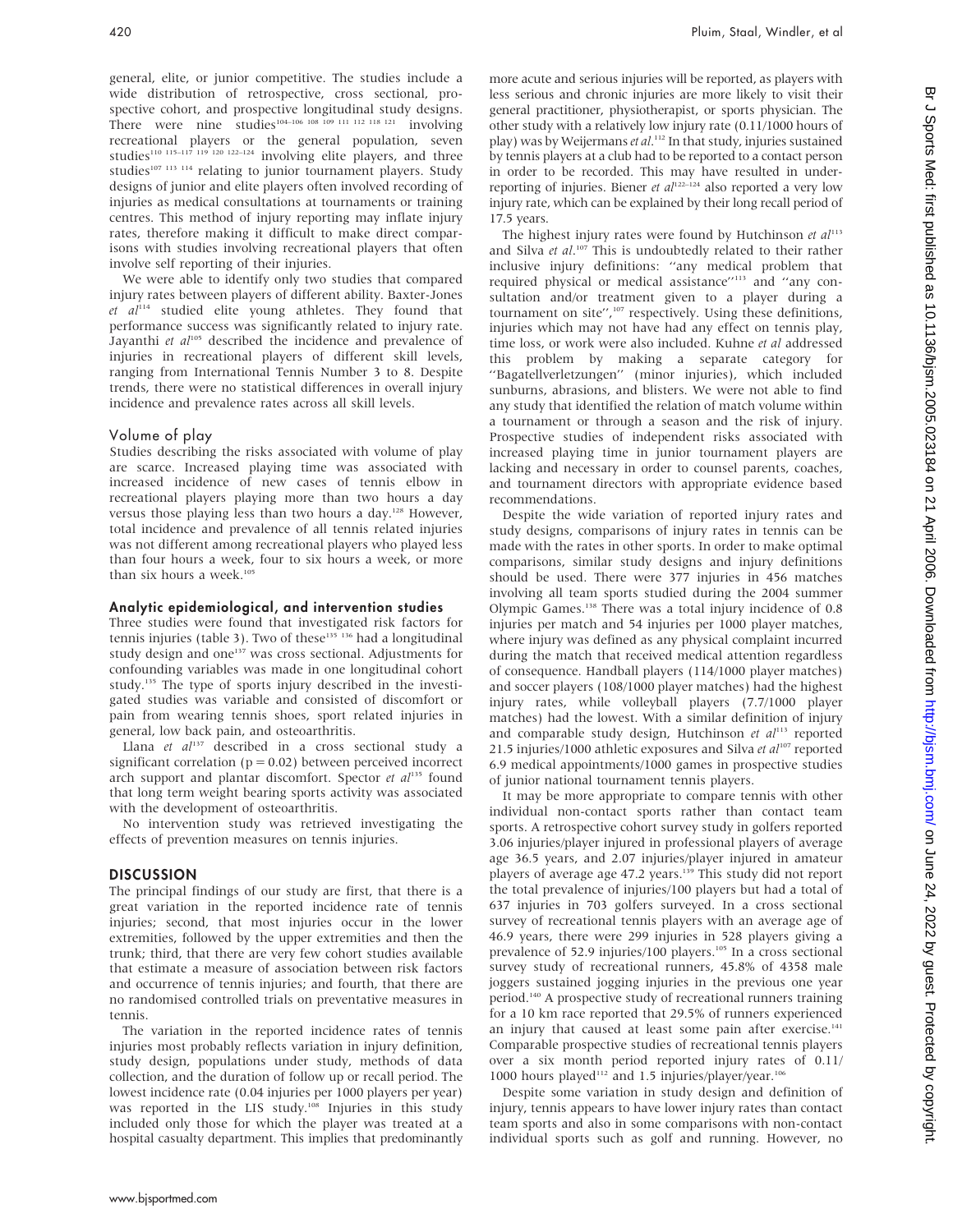known study has made direct comparisons between risks of injury or lifetime prevalence of injury between tennis and other sports.

Unfortunately, we were not able to identify any intervention studies on tennis injuries. An intervention study by Kibler et al,<sup>142</sup> in which 51 tennis players undertook a specific programme of stretching exercises showed that the exercises improved the range of motion. Although they did not record the rate of injury, the authors hypothesised that this stretching programme would reduce injury risk. There is currently no evidence that limited flexibility is associated with an increased risk for tennis injuries. In a systematic review of intervention studies on the effect of stretching, Herbert and Gabriel<sup>143</sup> showed that stretching before exercise did not result in a reduction of injury risk. However, they noted that generalisation of this conclusion required further testing. It therefore may be worthwhile to investigate the effects of the type of programme designed by Kibler et  $al^{142}$  on the occurrence of tennis injuries.

The aim of the present literature review was to provide an overview of available knowledge on the occurrence, aetiology, and prevention of tennis injuries. For practical reasons we refrained from doing a formal methodological quality assessment of individual studies or a quantitative data synthesis. However, by presenting studies with different study designs, a picture emerges that represents the current base of knowledge in this field. It is clear from the results that further studies on injury rates, risk factors, and prevention of tennis injuries are needed. Researchers should, if possible, choose a prospective study design in order to decrease the risk of recall bias.

A comparison of injury rates across studies will be facilitated when similar definitions of injuries are used and are clearly stated in the studies. The injury definitions in the studies in this review can be categorised as ''time loss'', "medical assistance", and "tissue injury" definitions.<sup>144 145</sup> Each definition has advantages and disadvantages<sup>145</sup> and delivers its own scope at the problem of tennis injuries. A clear benefit of using a ''time loss'' definition is that it will generally result in the recording of injuries which substantially affect the player's health or performance, or both.<sup>145</sup>

Few studies have been carried out on the reliability of injury recording systems, and this should therefore also be priority for future research.<sup>145–147</sup> To improve the reliability of data collection it would be wise to use instruction manuals for observers. Another important epidemiological variable is exposure time. This is a measure of participation time in training and matches. It represents the amount of time the player is at risk of injury. The exposure time should, if possible, be recorded individually for each player. Individually recorded exposure times enable researchers to study risk factors in an advanced way by using a Cox proportional hazards regression model.<sup>148</sup> However, because of practical limitations in many cases—especially in large cohort studies—estimates of exposure time must be used.

Currently, based on this literature review, we were unable to identify measures proven to prevent tennis injuries. There are no randomised controlled trials available, and the limited results of the studies on risk factors for tennis injuries fail to provide a clear perspective. Clinical experience and also the results of prevention studies in other sports $114$   $115$  suggest that physical training specifically targeting injury-prone movement patterns may lead to beneficial results. It would be very interesting to test the hypothesis put forward by Kibler associating loss of glenohumeral internal rotation (GIRD) and shoulder strength imbalance with an increased risk of shoulder injuries.<sup>142</sup>

Other possibilities for prevention include: education of players, parents, and coaches about tennis injuries, interval

# What is already known on this topic

There is a great variation in the reported incidence rate of tennis injuries. Most injuries occur in the lower extremities, followed by the upper extremities and the trunk. Most acute injuries occur in the lower extremities, whereas most chronic injuries are located in the upper extremities.

# What this study adds

By presenting studies with different study designs, a picture emerges that represents the current base of knowledge in this field. It is clear from the results that further studies on injury rates, risk factors, and prevention of tennis injuries are needed. A possible standard protocol for future studies is presented.

musculoskeletal screening of players to identify problem areas before injuries occur, and adjustment of equipment including shoes, racquets, strings, and balls as well as court surfaces. However, further research is needed to move from a stage of clinical expertise and speculation to real evidence based prevention of tennis injuries.

#### Authors' affiliations .....................

B M Pluim, KNLTB, Amersfoort, Netherlands J B Staal, Department of Epidemiology, Maastricht University,

Maastricht, Netherlands G E Windler, ATP, Ponte Vedra Beach, Florida, USA

N Jayanthi, Loyola University Medical Center, Chicago, Illinois, USA

Competing interests: none declared

# REFERENCES

- 1 ITF. http://www.itftennis.com/abouttheitf/nationalassociations/index.asp. Accessed 20 January 006.
- 2 Breedveld K, Van der Meulen R, Harms L, et al. Rapportage Sport 2003. The
- Hague: Sociaal en Cultureel Planbureau, 2003.<br>3 **Van Bottenburg M**, Rijnen B, Van Sterkenburg J. *Sports participation in the* European Union. Trends and differences. Nieuwegein: Arko Sports Media, 2005.
- 4 Pluim BM, Safran M. From breakpoint to advantage. Includes description,
- treatment, and prevention of all tennis injuries. Vista: USRSA, 2004.<br>5 Dekker R, Groothoff JW, van der Sluis CK, *et al*. Long-term disabilities and handicaps following sports injuries: outcome after outpatient treatment. Disabil Rehabil 2003;25:1153–7.
- 6 Dekker R, Kingma J, Groothoff JW, et al. Measurement of severity of sports injuries: an epidemiological study. Clin Rehabil 2000;14:651–6.<br>7 Dekker R, van der Sluis CK, Groothoff JW, et al. Long-term outcome of sports
- injuries: results after inpatient treatment. Clin Rehabil 2003;17:480-7
- 8 Stam P. Sportief bewegen en gezondheidsaspecten: een verkennende studie naar kosten en baten. Amsterdam: SEO, 1996.
- 9 van Mechelen W, Hlobil H, Kemper HC. Incidence, severity, aetiology and revention of sports injuries. A review of concepts. Sports Med 1992;14:82–99.
- 10 Rivara FP. Introduction: the scientific basis for injury control. Epidemiol Rev 2003;25:20–3.
- 11 Olsen OE, Myklebust G, Engebretsen L, et al. Exercises to prevent lower limb injuries in youth sports: cluster randomised controlled trial. BMJ 2005;330:449.
- 12 Verhagen E, van der Beek A, Twisk J, et al. The effect of a proprioceptive balance board training program for the prevention of ankle sprains: a ospective controlled trial. Am J Sports Med 2004;32:1385-93.
- 13 Maffulli N, Baxter-Jones AD, Grieve A. Long term sport involvement and<br>sport injury rate in elite young athletes. Arch Dis Child 2005;90:525–7.<br>14 Pollack KM, Canham-Chervak M, Gazal-Carvalho C, *et al.* Interventions t
- prevent softball related injuries: a review of the literature. Inj Prev 2005;11:277–81.
- 15 Last J, ed. A dictionary of epidemiology, 3rd edition. New York: Oxford University Press, 1995.
- 16 Guha AR, Marynissen H. Stress fracture of the hook of the hamate. Br J Sports Med 2002:36:224-5.
- 17 Stark HH, Jobe FW, Boyes JH, et al. Fracture of the hook of the hamate in athletes. J Bone Joint Surg Am 1977;59:575–82.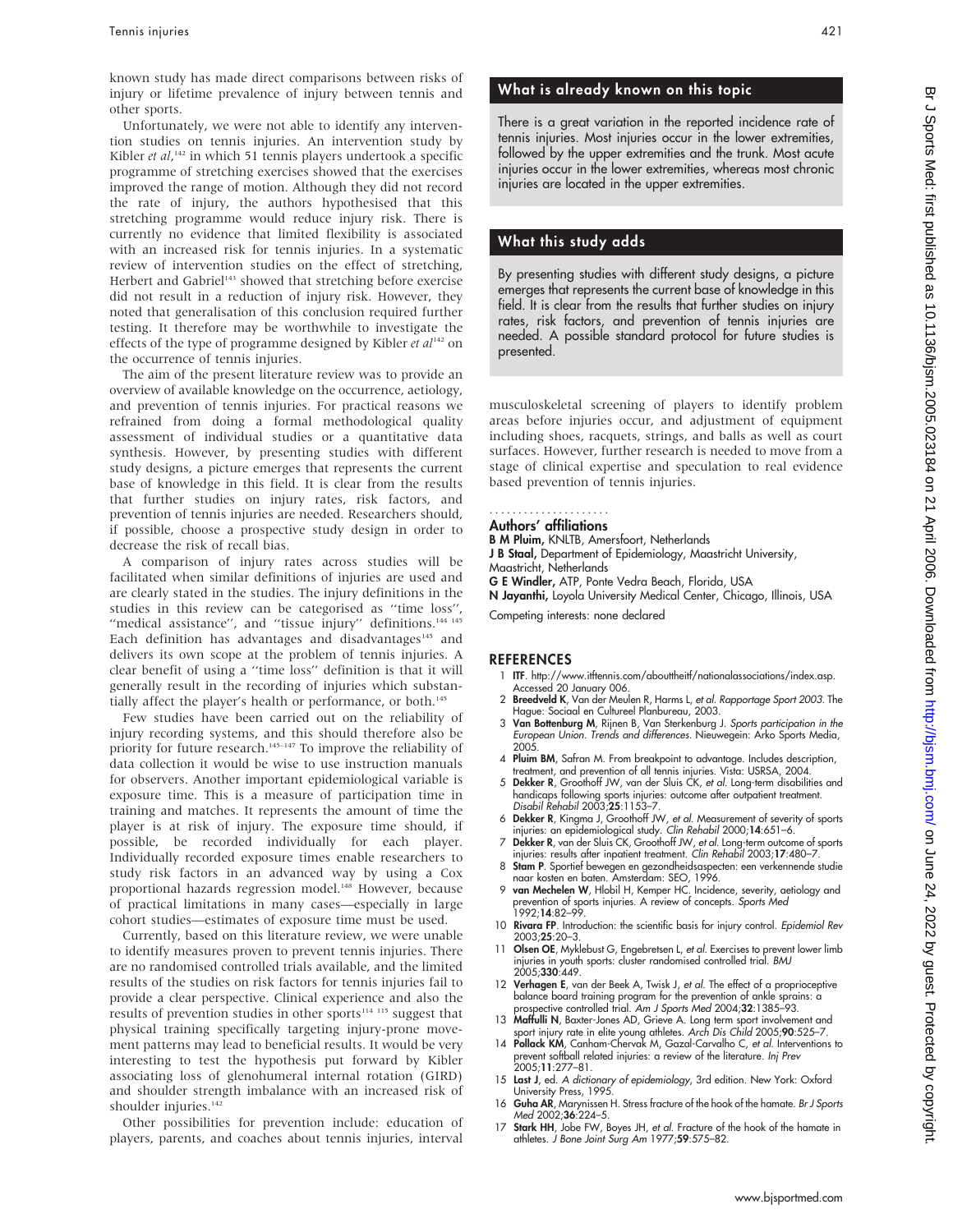- 18 Parker RD, Berkowitz MS, Brahms MA, et al. Hook of the hamate fractures in athletes. Am J Sports Med 1986;14:517–23.
- 19 Waninger KN, Lombardo JA. Stress fracture of index metacarpal in an adolescent tennis player. Clin J Sport Med 1995;5:63–6. 20 **Murakami Y**. Stress fracture of the metacarpal in a adolescent tennis player.
- Am J Sports Med 1988;16:419-20. 21 Bespalchuk A, Okada K, Nishida J, et al. Stress fracture of the second
- metacarpal bone. Skel Radiol 2004;33:537–40. 22 Loosli AR, Leslie M. Stress fractures of the distal radius. A case report.
- Am J Sports Med 1991;19:523-4. 23 Fragniere B, Landry M, Siegrist O. Stress fracture of the ulna in a professional tennis player using a double-handed backhand stroke. Knee Surg Sports Traumatol Arthrosc 2001;9:239–41.
- 24 Young CC, Raasch WG, Geiser C. Ulnar stress fracture of the non-dominant arm in a tennis player using a two-handed backhand. Clin J Sport Med 1995;5:262–4.
- 25 Bollen SR, Robinson DG, Crichton KJ, et al. Stress fractures of the ulna in tennis players using a double-handed backhand stroke. Am J Sports Med 1993;21:751–2.
- 26 Bell RH, Hawkins RJ. Stress fracture of the distal ulna. A case report. Clin Orthop Relat Res 1986;209:169–71.
- 27 Rettig AC. Stress fracture of the ulna in an adolescent tournament tennis player. Am J Sports Med 1983;11:103–6.
- 28 Rettig AC, Beltz HF. Stress fracture in the humerus in an adolescent tennis
- tournament player. Am J Sports Med 1985;13:55–8.<br>29 Sinha AK, Kaeding CC, Wadley GM. Upper extremity stress fractures in<br>1999;9:199–202. athletes: clinical features of 44 cases. Clin J Sport Med 1999;9:199–202.
- 30 Ishikawa H, Ueba Y, Yonezawa T, et al. Osteochondritis dissecans of the shoulder in a tennis player. Am J Sports Med 1988;16:547–50.
- 31 Retrum RK, Wepfer JF, Olen DW, et al. Case report 355: Delayed closure of the right olecranon epiphysis in a right-handed, tournament-class tennis layer (post-traumatic). *Skeletal Radiol* 1986;**15**:185–7.
- 32 Nakamura T, Kambayashi J, Kawasaki T, et al. Hypothenar hammer syndrome caused by playing tennis. Eur J Vasc Endovasc Surg 1996;11:240–2.
- 33 Noel B, Hayoz D. A tennis player with hand claudication. VASA 2000;29:151–3.
- 34 Ikezawa T, Iwatsuka Y, Asano M, et al. Upper extremity ischemia in athletes: embolism from the injured posterior circumflex humeral artery. Int J Angiol 2000;9:138–40.
- 35 Caiati JM, Masters CM, Todd EJ, et al. Symptomatic axillary artery dissection n a tennis player. Case report. Am J Sports Med 2000;28:411–12.
- 36 Birnbaum DA. Missed avulsion fracture of the lesser trochanter in a tennis
- professional. Med Trial Tech Q 1979;**26**:121–5.<br>37 **Koob E**, Steffens K. [True trigger wrist (a case report)]. Handchir Mikrochir<br>Plast Chir 1988;**20**:188–290.
- 38 Burkhart SS. Os acromiale in a professional tennis player. Am J Sports Med 1992;20:483–4.
- 39 Dawson WJ. Sports-induced spontaneous rupture of the extensor pollicis longus tendon. J Hand Surg Am 1992;17:457–8.
- 40 Tsur A, Gillson S. Brachial biceps tendon injuries in young female high-level tennis players. Croat Med J 2000;41:184-5.
- 41 Prochaska V, Crosby LA, Murphy RP. High radial nerve palsy in a tennis player. Orthop Rev 1993;22:90–92.
- 42 Xarchas KC, Leviet D. Non rheumatoid closed rupture of extensor carpi ulnaris tendon. Report of a case in a professional athlete. Acta Orthop Belg 2002;68:399–402.
- 43 Faraj A, Rahman H, Norton R. Acute calcific tendinitis of abductor pollicis longus in a tennis player. Sports Exerc Inj 1998;4:138–9.
- 44 Berlemann U, al-Momani Z, Hertel R. Exercise-induced compartment syndrome in the flexor-pronator muscle group. A case report and pressure measurements in volunteers. Am J Sports Med 1998;26:439-41.
- 45 Rinn T, RCN. Medial gastrocnemius tear (''tennis leg''): a case report. J Sports Chiropr Rehabil 1996;10:37–40.
- 46 Lowry AW, McFarland EG, Cosgarea AJ, et al. Partial rupture of the quadriceps tendon in a tennis player. Clin J Sport Med 2001;11:277–9.
- 47 Hyde T, Kettner N, Epstein B. Concurrent stress fractures of the femoral shaft in a tennis player. J Neuromusculoskeletal Syst 1998;6:24–30.
- 48 Trepman E, Mizel MS, Newberg AH. Partial rupture of the flexor hallucis longus tendon in a tennis player: a case report. Foot Ankle Int 1995;16:227–31.
- 49 McElgun TM, Cavaliere RG. Sequential bilateral rupture of the plantar fascia in a tennis player. J Am Podiatr Med Assoc 1994;84:137–41.
- 50 Motto SG. Stress fracture of the lateral process of the talus a case report. Br J Sports Med 1993;27:275–6.
- 51 Powell JM, Kavanagh TG, Kennedy DK, et al. Intra-articular knee injuries in racquet sports. A review of 128 arthroscopies. Surg Endosc 1988;2:39–43.
- 52 Herrick R, Herrick S. Rupture of the plantar fascia in a middle-aged tennis player. A case report. Am J Sports Med 1983;11:95.
- player. A case report. Am J Sports Med 1983;11:95.<br>53 **Hofmann A**, Weishaupt P. [High performance sports and backache: the value of functional analysis and progressive dynamic strength training of the trunk muscles. Case r
- 54 Mithofer K, Giza E. Pseudarthrosis of the first rib in the overhead athlete. Br J Sports Med 2004;38:221–2.
- 55 Stanley A, McGann R, Hall J, et al. Shoulder strength and range of motion in female amateur-league tennis players. J Orthop Sports Phys Ther 2004;34:402–9.
- 56 Ng L, Kramer J. Shoulder rotator torques in female tennis and nontennis players. J Orthop Sports Phys Ther 1991;13:40–6.
- 57 Mont MA, Cohen DB, Campbell KR, et al. Isokinetic concentric versus eccentric training of shoulder rotators with functional evaluation of performance enhancement in elite tennis players. Am J Sports Med 1994;22:513–17.
- 58 Ellenbecker T. Shoulder internal and external rotation strength and range of motion of highly skilled junior tennis players. Isokinetics Exerc Sci 1992;2:65–72.
- 59 Ellenbecker T. A total arm strength isokinetic profile of highly skilled tennis players. Isokinetics Exerc Sci 1991;1:9–21.
- 60 Pensivy S. In the game. Tennis shoulder: many tennis athletes have a shoulder syndrome that creates muscle strength imbalance. Adv Dir Rehabil 2002;11:29–30.
- 61 Ellenbecker TS, Roetert EP, Bailie DS, et al. Glenohumeral joint total rotation range of motion in elite tennis players and baseball pitchers. Med Sci Sports Exerc 2002;34:2052–6.
- 62 Ellenbecker TS, Roetert EP. Effects of a 4-month season on glenohumeral joint rotational strength and range of motion in female collegiate tennis players.<br>*J Strength Cond Res* 2002;**16**:92–6.
- 63 Ellenbecker TS, Roetert EP, Piorkowski PA, et al. Glenohumeral joint internal and external rotation range of motion in elite junior tennis players. J Orthop Sports Phys Ther 1996; **24**: 336-41.
- 64 Kibler WB, Chandler TJ, Livingston BP, et al. Shoulder range of motion in elite tennis players. Effect of age and years of tournament play. Am J Sports Med 1996;24:279–85.
- 65 Ellenbecker T, Roetert EP. Age specific isokinetic glenohumeral internal and external rotation strength in elite junior tennis players. J Sci Med Sport 2003;6:63–70.
- 66 Ellenbecker TS, Roetert EP. Testing isokinetic muscular fatigue of shoulder internal and external rotation in elite junior tennis players. J Orthop Sports Phys Ther 1999;29:275-81.
- 67 Ellenbecker TS, Roetert EP. Isokinetic profile of elbow flexion and extension strength in elite junior tennis players. J Orthop Sports Phys Ther<br>2003:33:79-84
- 2003;33:79–84. 68 Bernhang AM, Dehner W, Fogarty C. Tennis elbow: a biomechanical approach. J Sports Med 1974;2:235–60.
- 69 Elliott BC. Biomechanics of the serve in tennis. A biomedical perspective. Sports Med 1988;6:285-94.
- 70 Kibler WB. Biomechanical analysis of the shoulder during tennis activities. Clin Sports Med 1995;14:79–85.
- 71 Blackwell JR, Cole KJ. Wrist kinematics differ in expert and novice tennis players performing the backhand stroke: implications for tennis elbow.<br>J Biomech 1994;**27**:509–16.
- 72 Wu SK, Gross MT, Prentice WE, et al. Comparison of ball-and-racquet impact force between two tennis backhand stroke techniqes. J Orthop Sports Phys Ther 2001;31:247-54.
- Riek S, Chapman AE, Milner T. A simulation of muscle force and internal kinematics of extensor carpi radialis brevis during backhand tennis stroke: implications for injury. Clin Biomech (Bristol) 1999;14:477–83.
- 74 Bahamonde RE, Knudson D. Kinetics of the upper extremity in the open and square stance tennis forehand. J Sci Med Sport 2003;6:88–101.
- 75 Knudson D, Blackwell J. Upper extremity angular kinematics of the onehanded backhand drive in tennis players with and without tennis elbow. Int J Sports Med 1997;18:79–82.
- 76 **Kleinöder H**, Mester J. [Stress for the hitting arm by wrist and forearm actions<br>in tennis]. *Dtsch Z Sportmed* 1998;**49**:217–20.
- 77 Marshall RN, Elliott BC. Long-axis rotation: the missing link in proximal-to-distal segmental sequencing. J Sports Sci 2000;18:247–54.
- 78 Knudson DV. Factors affecting force loading on the hand in the tennis
- forehand. *J Sports Med Phys Fitness* 1991;31:527–31.<br>79 **Kelley JD**, Lombardo SJ, Pink M, *et al.* Electromyographic and<br>cinematographic analysis of elbow function in tennis players with lateral<br>epicondylitis. Am J Sports
- 80 Ryu RK, McCormick J, Jobe FW, et al. An electromyographic analysis of shoulder function in tennis players. Am J Sports Med 1988;16:481–5.
- 81 Morris M, Jobe FW, Perry J, et al. Electromyographic analysis of elbow function in tennis players. Am J Sports Med 1989;17:241–7.
- 82 Giangarra CE, Conroy B, Jobe FW, *et al.* Electromyographic and<br>cinematographic analysis of elbow function in tennis players using single-<br>and double-handed backhand strokes. Am J Sports Med 1993;**21**:394–9.
- 83 Bauer JA, Murray RD. Electromyographic patterns of individuals suffering
- from lateral tennis elbow. *J Electromyogr Kinesiol* 1999;**9:**245–52.<br>84 St**roede CL**, Noble L, Walker HS. The effect of tennis racket string vibration dampers on racket handle vibrations and discomfort following impacts. J Sports Sci 1999;17:379–85.
- 85 Hatze H. The effectiveness of grip bands in reducing racquet vibration<br>transfer and slipping. *Med Sci Sports Exerc* 1992;**24**:226–30.<br>86 Hennig EM, Rosenbaum D, Milani TL. Transfer of tennis racket vibrations
- onto the human forearm. Med Sci Sports Exerc 1992;24:1134–40.
- 87 Strizak AM, Gleim GW, Sapega A, et al. Hand and forearm strength and its relation to tennis. Am J Sports Med 1983;11:234–9.
- 88 Colak T, Bamac B, Ozbek A, et al. Nerve conduction studies of upper extremities in tennis players. Br J Sports Med 2004;38:632-5.
- 89 Brasseur JL, Lucidarme O, Tardieu M, *et al.* Ultrasonographic rotator-cult<br>changes in veteran tennis players: the effect of hand dominance and<br>comparison with clinical lindings. *Eur Radiol 2004;*14:857-64.<br>**Vad VB**, G
- motion deficits in professional tennis players. J Sci Med Sport 2003;6:71-5.
- 91 Stussi E, Stacoff A. [Biomechanical and orthopedic problems of tennis and indoor sports shoe]. Sportverletz Sportschaden 1993;7:187–90.
- 92 Krabbe B, Farkas R, Baumann W. [Stress on the upper ankle joint in tennisspecific forms of movement]. Sportverletz Sportschaden 1992;6:50–7.

ри<br>С